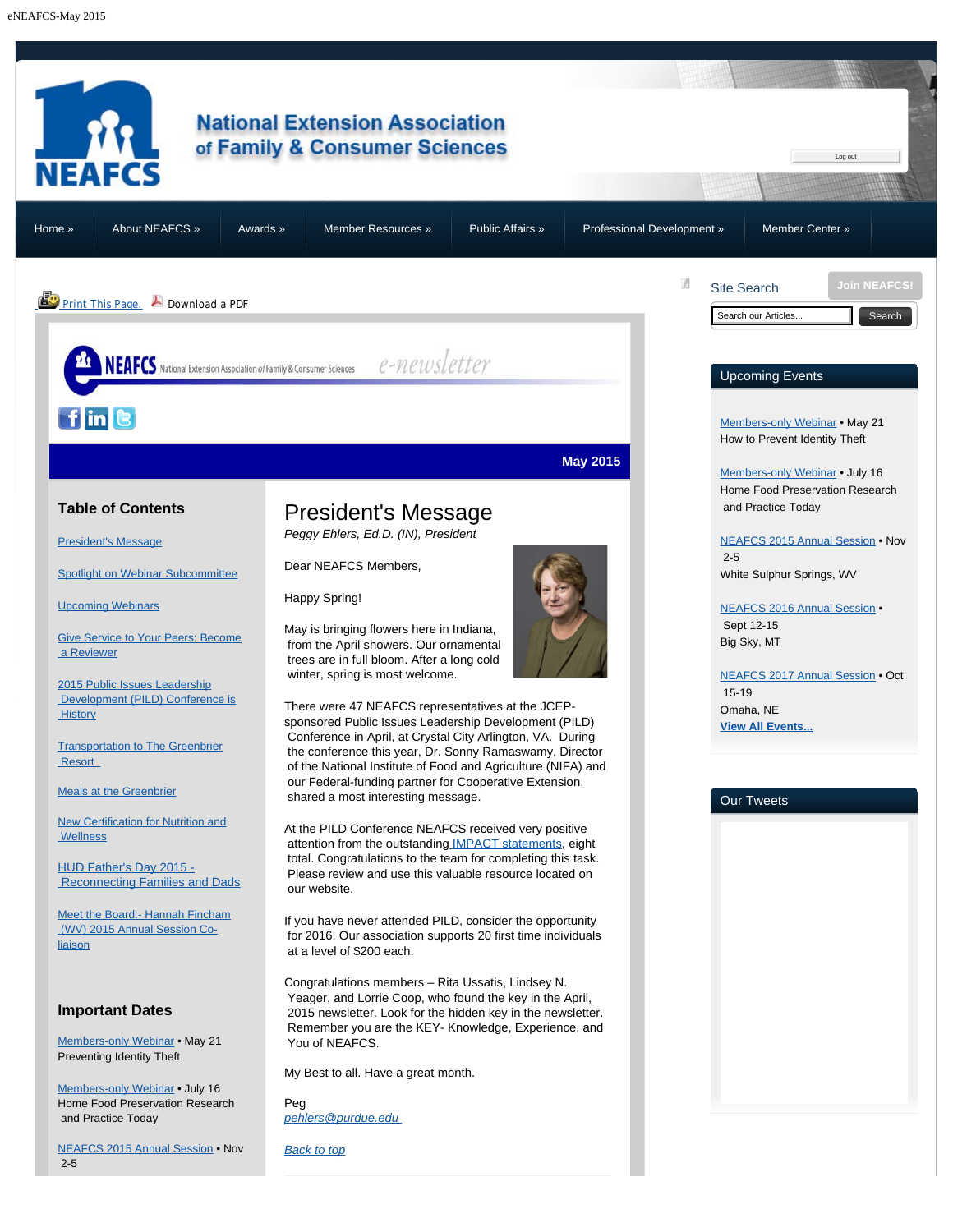White Sulphur Springs, WV

<span id="page-1-0"></span>[NEAFCS 2016 Annual Session](https://neafcs.memberclicks.net/index.php?option=com_mc&view=mc&mcid=9) • Sept 12-15 Big Sky, MT

[NEAFCS 2017 Annual Session](https://neafcs.memberclicks.net/index.php?option=com_mc&view=mc&mcid=9) • Oct 15-19 Omaha, NE

**National Extension Association of Family**

 **& Consumer Science** 140 Island Way, Ste 316 Clearwater Beach, FL 33767

<span id="page-1-1"></span>(561) 477-8100 [jody@neafcs.org](mailto:jody@neafcs.org)

[View All Events...](https://neafcs.memberclicks.net/index.php?option=com_mc&view=mc&mcid=9)

**Spotlight on Webinar Subcommittee** *Debby Mathews (AL), President-Elect*



Julia Zee (HI) is a familiar face to eNEAFCS readers this year. She chairs the webinar subcommittee, which is one of the two professional development subcommittees. The other subcommittee is the professional development subcommittee. (Perhaps we need to come up with another name for that subcommittee!) Both committees serve under the direction of Patty Merk (AZ)

NEAFCS VP Professional Development.

In addition to Julia's photo, we have enjoyed her articles about upcoming webinars throughout the year. Two of those webinars, "How to Become a Powerful PIN-fluencer" and "The Mediterranean Diet" have had the maximum number of attendees register. That magic number is "100". These and all webinars are archived on our website if you would like to see one you missed.

Those assisting Julia as they use marketing and presentation skills to keep NEAFCS members updated through webinars are: Chair-Elect Gisele Jefferson (CO), Leif Albertson (AK), Julie Cascio (AK), Mary Ann Lienhart Cross (IN), Pamela Dooley (KY), Amy Elizer (KY), Vicky Hayman (WY), Luci Lockersmith (KY), Joanne Kinsey (NJ), Sonja Koukel (NM), and Leslie Shallcross (AK).

Take a bow, webinar subcommittee members. We applaud you!

[Back to top](#page-0-0)

#### **Upcoming Webinars**

*Julia Zee (HI), Webinar Subcommittee Chair*



Our next webinar presentation focuses on Preventing Identity Theft, a University of Idaho Extension program, on Thursday, May 21, 2015 with Extension Educator Luke Erickson. Learn about the fastest growing white-collar crime, how to prevent your identity from being

 stolen, and steps to take if one becomes a victim. UI Extension Educators have been delivering this up-to-date program to educate and protect consumers ranging from high school students to senior citizens. Register through the NEAFCS website, under Professional Development.

Mark your calendar! Learn about the latest in home food preservation research and resources on July 16 with Elizabeth L. Andress, PhD, Professor, Foods and Nutrition and Extension Food Safety Specialist, University of Georgia.

If you have a program that you'd like to share with NEAFCS members, submit a proposal online anytime. NEAFCS webinars are peer-reviewed and presented to a nationwide audience. Visit the webinars webpage [\(http://www.neafcs.org/webinars](http://www.neafcs.org/webinars)). Email me [\(zee@hawaii.edu](mailto:zee@hawaii.edu)) if you have any questions or have a suggestion for a future webinar.

[Back to top](#page-0-0)

<span id="page-1-2"></span>**Give Service to Your Peers: Become a Reviewer** *Margie Memmott (UT), Vice-President for Member*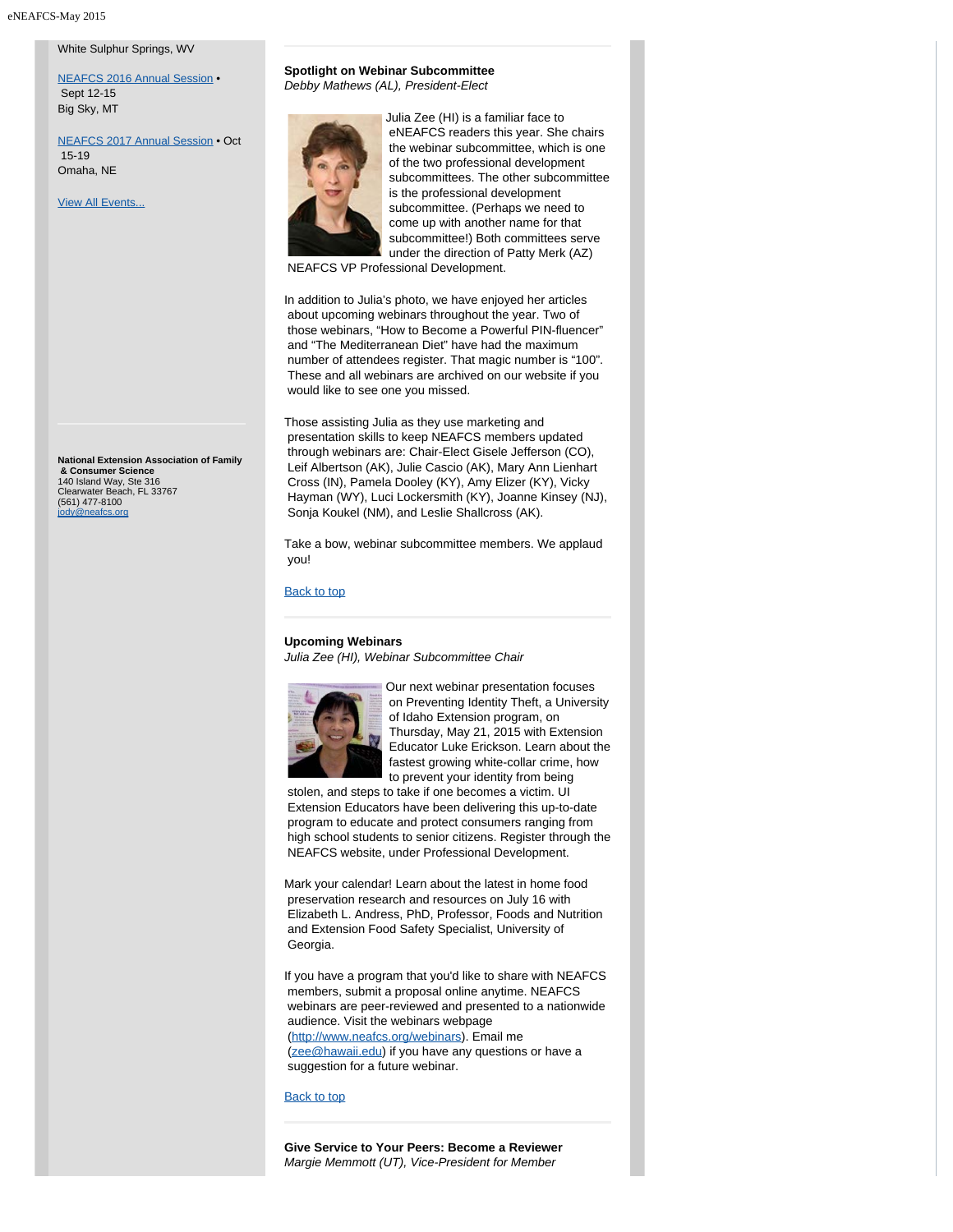## *Resources*



**BE A REVIEWER**. We invite you to join our current list of peer reviewers and give service to your colleagues seeking promotion, tenure and/or submitting publications. This group of volunteer reviewers provides a valuable service to the membership of NEAFCS and we need you!

Roxie Rodgers Dinstel of Alaska, is charged with updating our current list, so help her out and let her know if you can serve as a reviewer. Email [rrdinstel@alaska.edu](mailto:rrdinstel@alaska.edu) or call her at (907) 474-2426.

Please provide your:

- Name
- Working Title (e.g., Extension Educator, Agent, Specialist, Administrator, etc.)
- Brief Description of Your University's Promotion/Tenure or Permanent Status Process
- Rank (e.g., Professor, Associate Professor, Assistant Professor OR specify the equivalent rank within your university system)
- Work Address, including zip code
- Work Telephone Number, including area cod
- Work Fax Number, including area code
- Email Address
- Areas of Expertise (e.g., family life, nutrition, family finance, housing, food safety, etc)
- Would you be willing to serve as a peer reviewer of Extension publications? If so, in what areas of expertise?

**NEED A REVIEWER?** For members who are currently preparing packets for promotion or developing new publications and need to find peer reviewers, log in to neafcs.org and find our current list of **NEAFCS External Reviewers for Promotion & Tenure and Publications** under Links and Resources on the Member Resources tab at [http://www.neafcs.org/member-resources---external](http://www.neafcs.org/member-resources---external-reviewers)[reviewers](http://www.neafcs.org/member-resources---external-reviewers).

This list specifies the reviewer's title, description or tenure/permanent status process, rank, area of expertise and availability to peer review extension publications. This will help those who are seeking a reviewer, determine who will best meet their needs.

A special thanks goes to Roxie Dinstel for her work in maintaining and updating our reviewer list and thanks to our 75+ members who serve as current reviewers! We also thank in advance, those of you who will soon sign up to be new reviewers. This is a rewarding experience and great way to give back to your profession.

Whether you need a reviewer, *or serve* as a reviewer, we encourage the use of this valuable resource, which is just one more service that your Member Resources Committee provides to NEAFCS members.

#### [Back to top](#page-0-0)

# <span id="page-2-0"></span>**2015 Public Issues Leadership Development (PILD) Conference is History**

*Theresa C. Mayhew (NY), Vice President – Public Affairs*

The early results are in. This year's "Imagining Extension – Eyes on the Future" PILD conference, held April 12-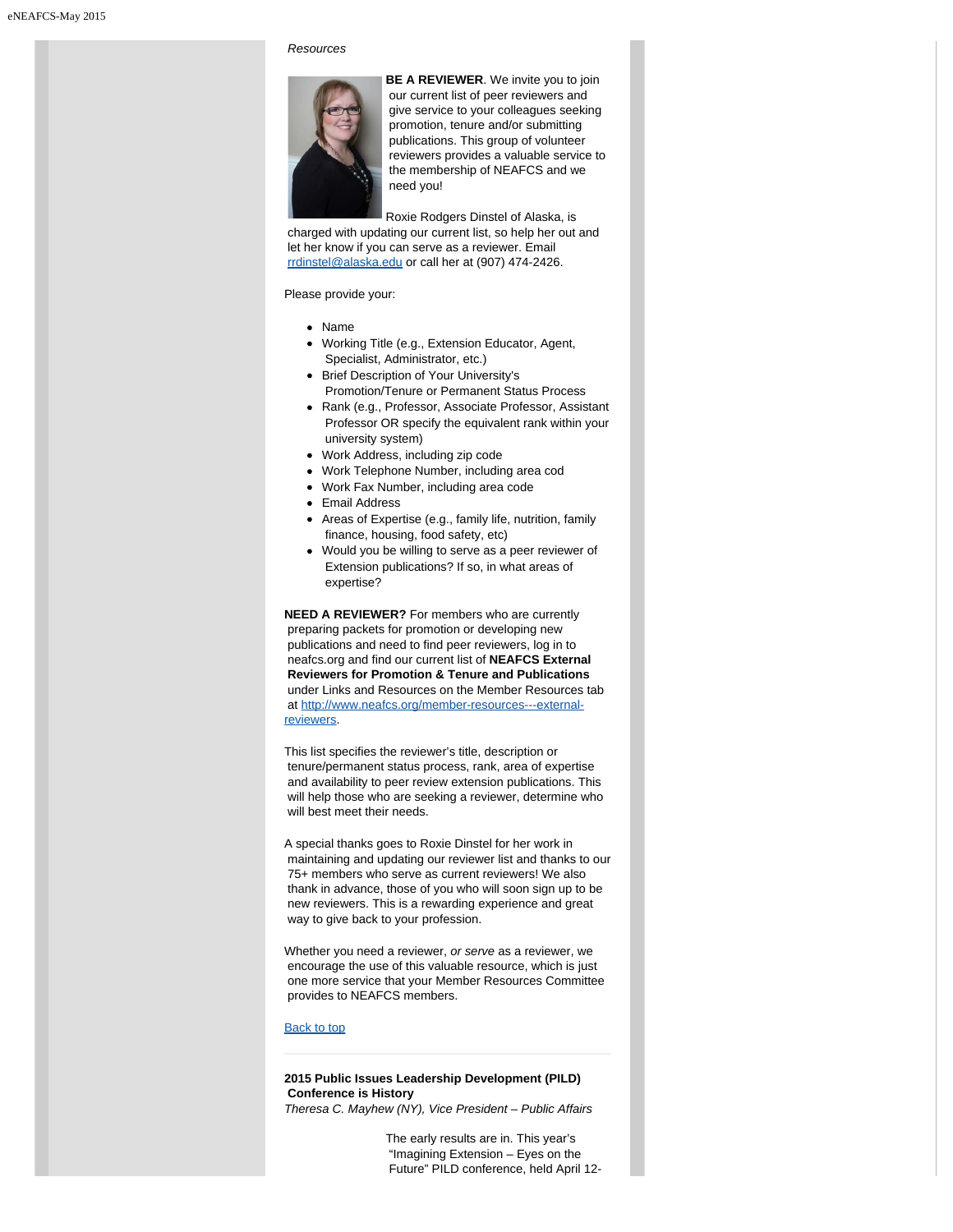

15 at the Hyatt Regency Crystal City located just outside Washington, DC, was another great success. Over 310 folks attended the event, which was chock full of informative general sessions, pertinent concurrent workshops, productive state strategy

 planning time, energizing association meetings, enchanting cherry blossoms, exciting Hill visits and lots of invaluable networking. Two high points for me included a terrific panel presentation featuring a team of FCS-focused NIFA program leaders and our own NEAFCS association meeting that was attended by 43 members, as well as NIFA's Caroline Crocoll and Beverly Samuel. All 20 of our PILD first-timer scholarship recipients were present at this session and their written reflections on the PILD conference are streaming in daily. I'll be sharing them in future issues of this newsletter. You'll want to read what they have to say.

I'd like to take this occasion to thank all the members of the [2015 Impact Statement](https://neafcs.memberclicks.net/impact-statements) compilation team. They are Karen Ensle (Rutgers), Mandi Seaton (Texas A&M Agri Life), Glenda Hyde (Oregon State), Julie Garden-Robinson and graduate research assistant Rebecca West (North Dakota State), Shauna Henley (University of Maryland), Sonya McDaniel (Oklahoma State), Mary Liz Wright (University of Illinois), and Linda Combs (University of Kentucky). They did a wonderful job synthesizing what was submitted by state affiliates in a short time frame. I truly appreciate all their efforts and hard work. I'd also like to acknowledge my administrative assistant Emily Warrington for her help with formatting and photo procurement.

If you've never attended PILD before, really consider doing so next year. Whether you're a veteran or neophyte NEAFCS Extension employee, it's an invaluable experience – one that you'll benefit from for years to come. Next year's conference is April 10-13, 2016 so mark your calendars today!

#### [Back to top](#page-0-0)

**Transportation to The Greenbrier Resort** *Gwen Crum (WV), Families and Health Extension Agent*

<span id="page-3-0"></span>

It will soon be time to start making your travel arrangements to visit The Greenbrier Resort in White Sulfur Springs, WV, for the 2015 NEAFCS Annual Session. Whether you choose to arrive by air or land, there are several options available depending on your preferred method of travel.

Driving through the mountains of southeastern West Virginia is a wonderful way to enjoy the state's breathtaking scenery. The Greenbrier Resort is conveniently located just off of US 64 in White Sulphur Springs. For GPS directions, the physical address is 300 W. Main St, White Sulphur Springs, WV 24986.

> If you're up for an adventure, you could travel through West Virginia's mountains via train! Amtrak has a station located in White Sulphur Springs directly across from The Greenbrier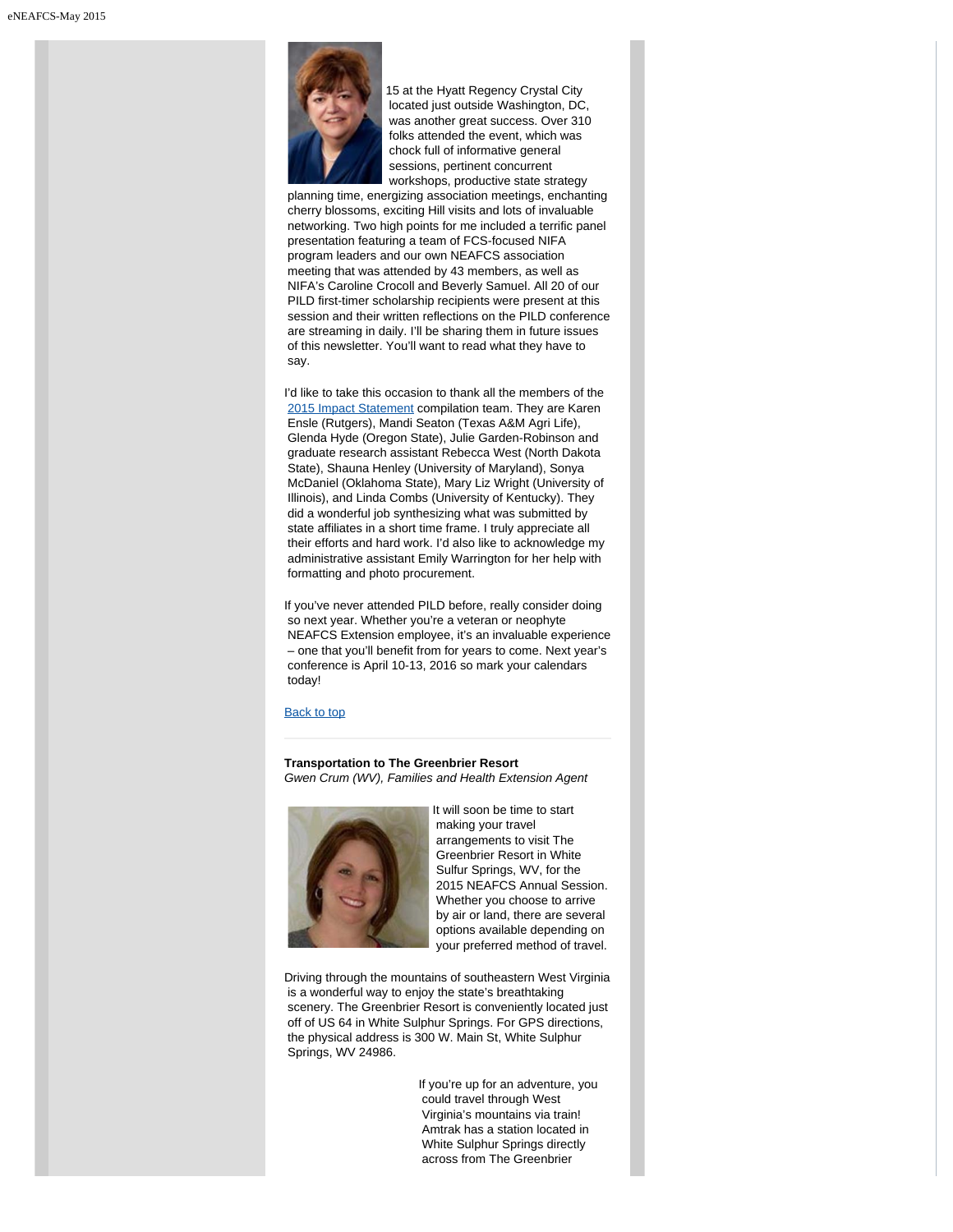

 Resort's main entrance. Should you choose this option, a complimentary shuttle is provided to The Greenbrier's entrance.

For those of you who plan to fly to the 2015 NEAFCS Conference, the local airport, Greenbrier Valley Airport, is about 15 miles from the resort. Flights there connect to Washington DC and Atlanta. The West Virginia Affiliate of NEAFCS is working to provide free shuttle transportation from this location. Avis Car Rental is also available at Greenbrier Valley Airport.



Yeager Airport in Charleston, WV, and Roanoke Regional Airport in Roanoke, VA, are both approximately 100 miles from The Greenbrier. You can directly connect to these airports from major cities including Detroit, Washington DC, Chicago, Charlotte, Philadelphia,

 Atlanta, Dallas, Myrtle Beach, Orlando and others. Both airports offer car rental options from the major car rental companies for your remaining drive to The Greenbrier.

For more specific details on transportation options, please check out our <sup>3</sup>[Annual Session Travel Fact Sheet](http://www.neafcs.org/assets/documents/annual-sessions/2015/2015-annual-session-travel-fact-sheet.pdf).

We wish you safe travels, and we look forward to seeing you in November!

#### [Back to top](#page-0-0)

# <span id="page-4-0"></span>**Meals at the Greenbrier**

*Cindy Rosen, NEAFCS Conference Planner*



By now many of you are exploring and planning your stay at the Greenbrier for this year's Annual Session. Our staff is working behind the scenes to make sure that your stay will be flawless.

While we're all excited about being part of the Greenbrier's magnificent history, we also know that a five-star resort like this can get pricey. So, we have been collaborating with the Greenbrier to put together **special, discounted menus** for all of their restaurants to

 accommodate any meals that are not included in your registration.  *See [www.neafcs.org/2015](https://neafcs.memberclicks.net/2015-registration) [registration](https://neafcs.memberclicks.net/2015-registration) for information on what's included in your registration.*



In addition, we will be providing you an **index-type card** when you check in at the NEAFCS Annual Session registration kiosk that lists all of the restaurants at the Greenbrier, their operating hours, and cuisine type. This card will fit nicely in your neck wallet behind your name badge so that you have easy access to it throughout the conference.

We look forward to seeing you soon!

[Back to top](#page-0-0)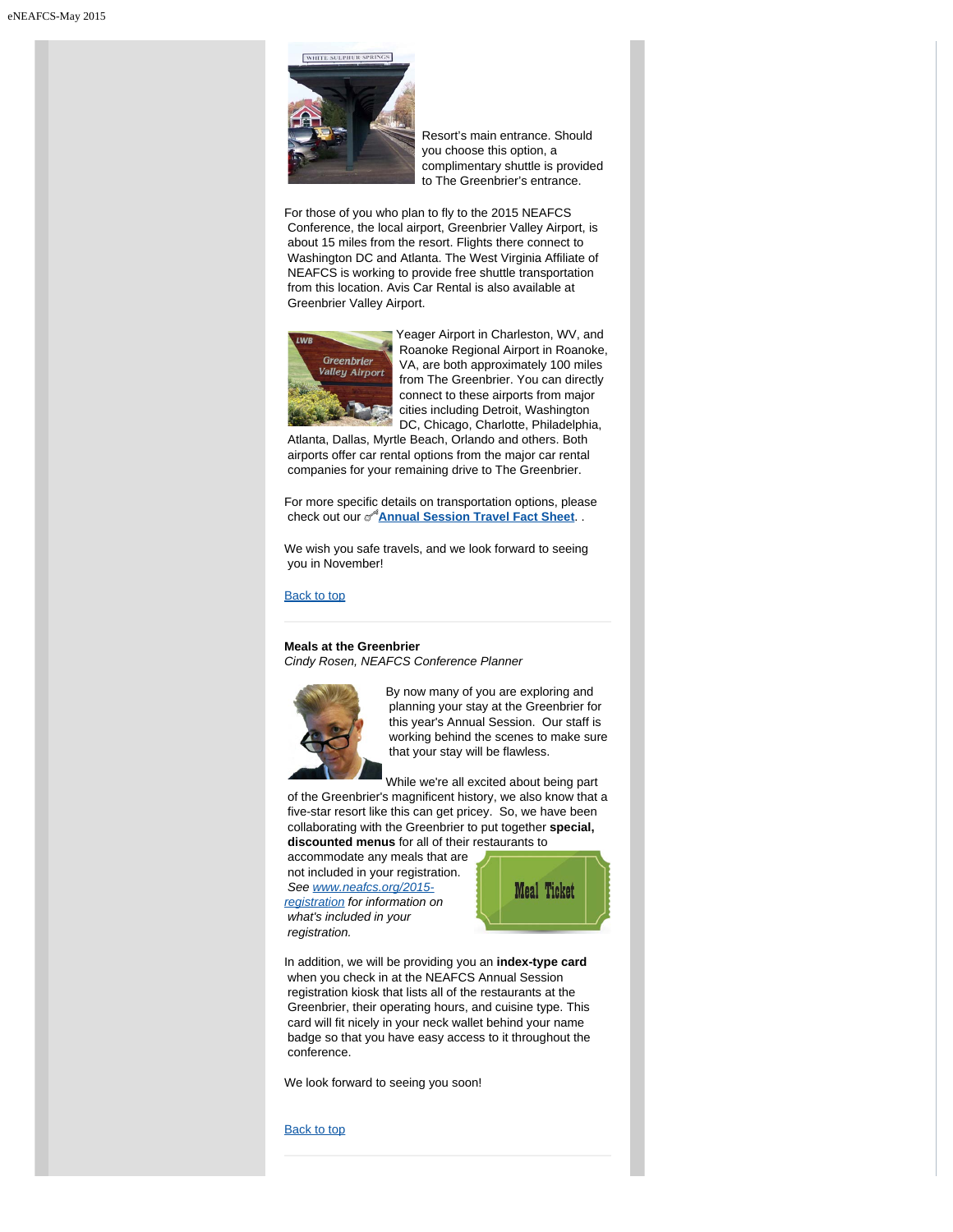#### <span id="page-5-0"></span>**New Certification for Nutrition and Wellness** *Peggy Ehlers (IN), President*

The American Association of Family & Consumer Sciences (AAFCS) has been developing a new professional certification for nutrition and wellness educators. The professional level certification is at a stage where the assessment will be pilot tested. If individuals are willing to serve as a pilot participant you will need to have a BS or be a senior within a year of completing a degree. They are not specifying the content of the degree, except the individual's educational background and experience should have a strong alignment with the competencies to be tested. About 100 pilot participants are needed. Please contact Sharon Hoelscher Day at [shoelscherday@aafcs.org](mailto:shoelscherday@aafcs.org) if you have any questions or interest.

[Back to top](#page-0-0)

### **HUD Father's Day 2015 – Reconnecting Families and Dads**

<span id="page-5-1"></span>*Peggy Ehlers (IN), President*

The Department of Housing and Urban Development (HUD) is encouraging Public Housing Authorities (PHAs) across the country to expand opportunities by participating in and/or hosting events that support family reunification, fatherhood and self-sufficiency.

HUD wants to expand the scope and the reach of the efforts by encouraging PHAs and partners to plan events anytime in June 2015. The department is striving to encourage ongoing connections between fathers and children while simultaneously orchestrating local resources that enhance the father's capacity to be an economic and social asset. On Father's Day and beyond, PHAs will be looking to partner with agencies, organizations and individuals. The webpage for additional information is [www.hud.gov/fathersday](http://www.hud.gov/fathersday) or contact Jerryl Bennett at 202.402.4120 or at [Jerryl.E.Bennett@hud.gov](mailto:Jerryl.E.Bennett@hud.gov).

[Back to top](#page-0-0)

#### **Meet the Board**

*Hannah Fincham (WV), 2015 Annual Session Co-liaison*

<span id="page-5-2"></span>

In West Virginia, our members are working hard to organize an experience not soon forgotten for our 2015 Annual Session. I think we all share the same love of and passion for our great state. so we're looking forward to showcasing it to our members across the country. We know you'll love the Greenbrier and West Virginia!

As for me, I was raised on a small family farm in north central West Virginia. Growing up in 4-H, I knew from an early age that I wanted a career in the Extension Service. I attended West Virginia University and received degrees in business administration and public administration. I began my career as an Extension Agent in Monongalia County, the county in which West Virginia University is located. When the opportunity arose to move back to my home county, I couldn't turn it down. I now serve Barbour and Randolph Counties as the Families and Health Extension Agent.

This move allowed my husband, Derek, and I to raise our two-year-old daughter, Eva, close to lots of family, and we love it! We enjoy working on the farm and traveling around West Virginia when we can. While we are excited about